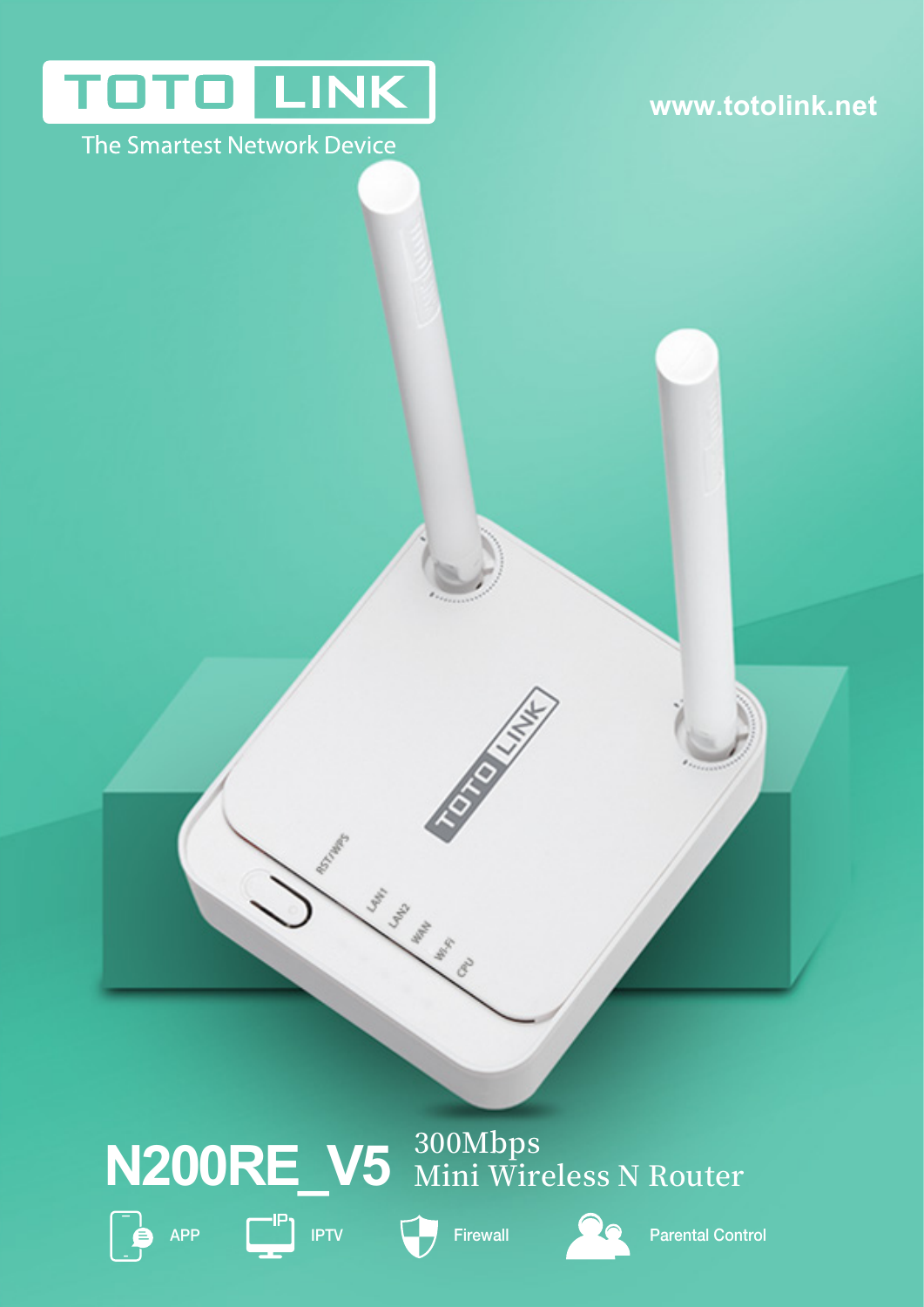

### 300Mbps Mini Wireless N Router

### Model No. N200RE V5

N200RE\_V5 is specially designed for small home and offices, delivering wireless speed up to 300Mbps. Mini structure with 2LAN+WAN interface makes it particularly convenient for the travelers to establish wireless and wired network on their travel. Generally, it is a cost-effective solution for small groups to access the Internet.



- Complies with the latest IEEE 802.11n standards.
- 2.4GHz wireless speed up to 300Mbps.
- Supports DHCP, Static IP, PPPoE Internet connection type.
- Provides WPA/WPA2 mixed security.
- Secured wireless connection can be established with only one push on the WPS button.
- QoS: Bandwidth Control based on IP address.
- IPTV function allows to enjoy online movies at home.
- Supports IP/Port filtering, MAC filtering, URL filtering, Virtual Server and DMZ.
- Multiple SSIDs enables to create different guest network.
- Supports to log in the router via domain access http://itotolink.net
- APP on phone enables remote management for TOTOLINK routers.

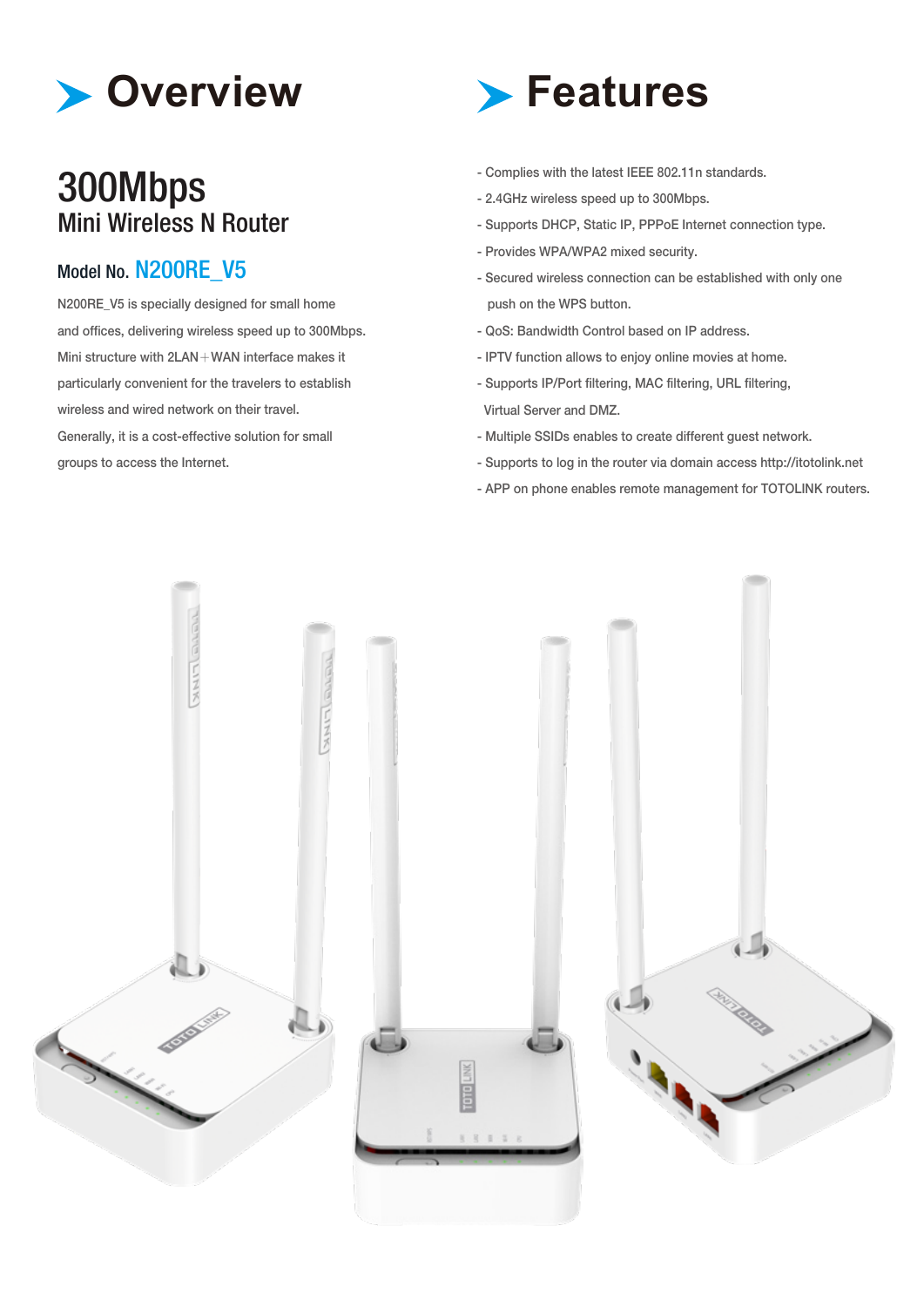## **Selling point**

**Easy Wireless Extender**

N200RE V5 easily helps to extend your source Wi-Fi to wider coverage and eliminate the Wi-Fi dead spots in the large rooms, thus enabling more users to get access to the Internet.



### **APP for remote management**

With the latest TOTOLINK APP in hand, managing routers has never been so easier. From the base setup to advanced personal settings, users can access and configure the router anywhere and anytime on their smartphone.



### **WPS button for easy connections**

Secured wireless connection can be established with only one push on the WPS button, no need to input the lengthy passwords anymore.

### **IPTV helps to catch the latest teleplay**

Enjoy the popular movies and the latest teleplay with your families. N200RE\_V5 is your ideal cost-effective solution to enjoy the Streaming Media at home.



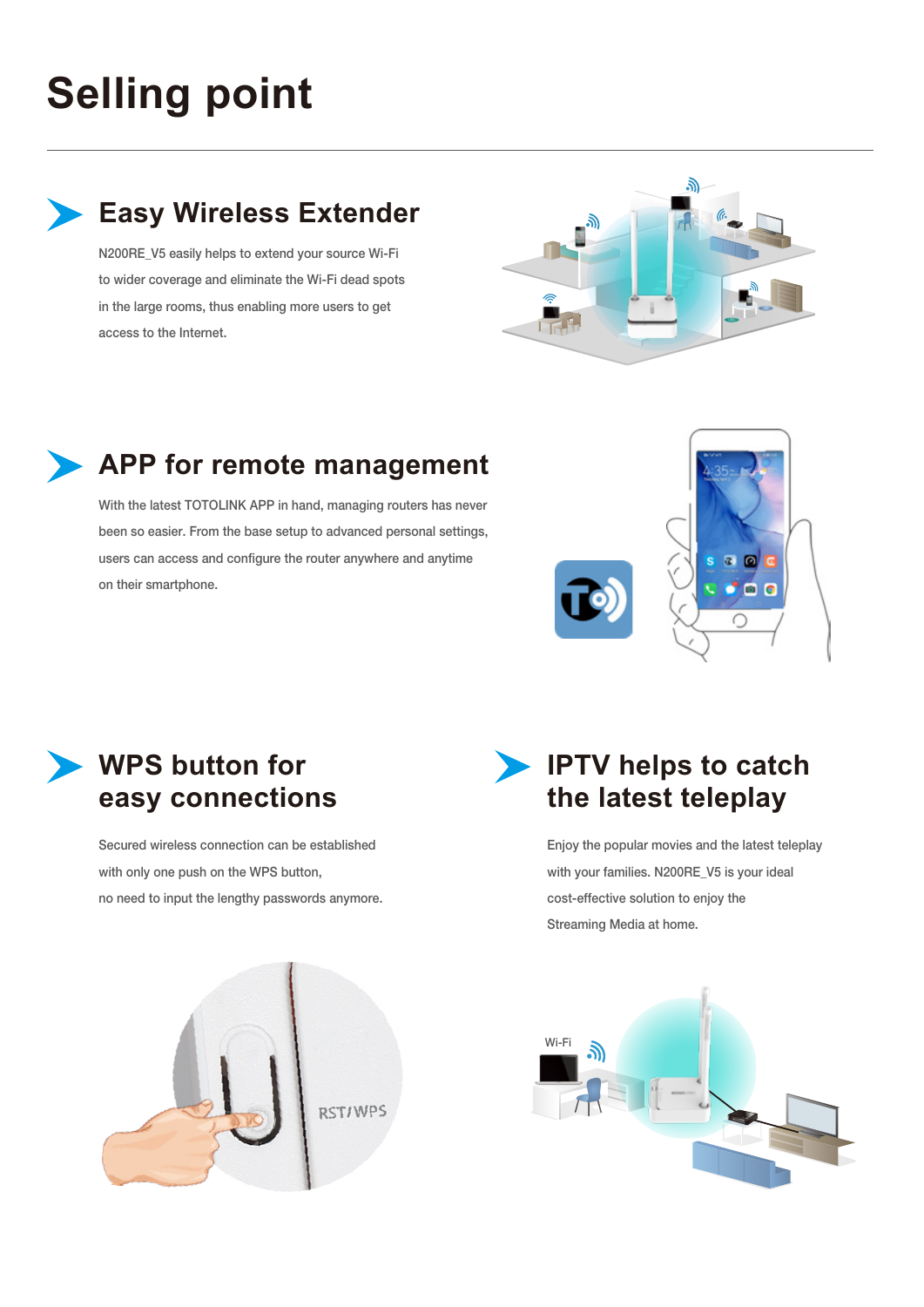# **Specification**

### **Hardware**

| Interface              | - 2 * 100Mbps LAN Ports<br>- 1 * 100Mbps WAN Port |  |  |  |
|------------------------|---------------------------------------------------|--|--|--|
| Power Supply           | $-5VDC/0.6A$                                      |  |  |  |
| <b>Button</b>          | - 1 * RST/WPS Button                              |  |  |  |
| LED Indicators         | - 1 * System, 1 * Wi-Fi, 1 * WAN, 2* LAN          |  |  |  |
| Antenna                | - 2 * external fixed antennas (2.4G)              |  |  |  |
| Dimensions (L x W x H) | - 91 x 80 x 25mm                                  |  |  |  |
|                        |                                                   |  |  |  |
|                        |                                                   |  |  |  |
|                        |                                                   |  |  |  |
|                        | the country                                       |  |  |  |



### **Wireless**

T

| Standards                    | - IEEE 802.11b,                 |  |
|------------------------------|---------------------------------|--|
|                              | - IEEE 802.11g,                 |  |
|                              | - IEEE 802.11n                  |  |
| <b>RF Frequency</b>          | $-2.4 - 2.4835$ GHz             |  |
| Data Rate                    | - 2.4GHz: Up to 300Mbps         |  |
| EIRP                         | $- < 20$ d $Bm$                 |  |
| Wireless Security            | - WPA/WPA2 Mixed                |  |
| <b>Reception Sensitivity</b> | $-11b11M$ : $-85dBm@8%$ PER     |  |
|                              | - 11g 54M: -72dBm@10% PER       |  |
|                              | - 11n HT20 MCS7: -68dBm@10% PER |  |
|                              | HT40 MCS7: -65dBm@10% PER       |  |
|                              |                                 |  |
|                              |                                 |  |